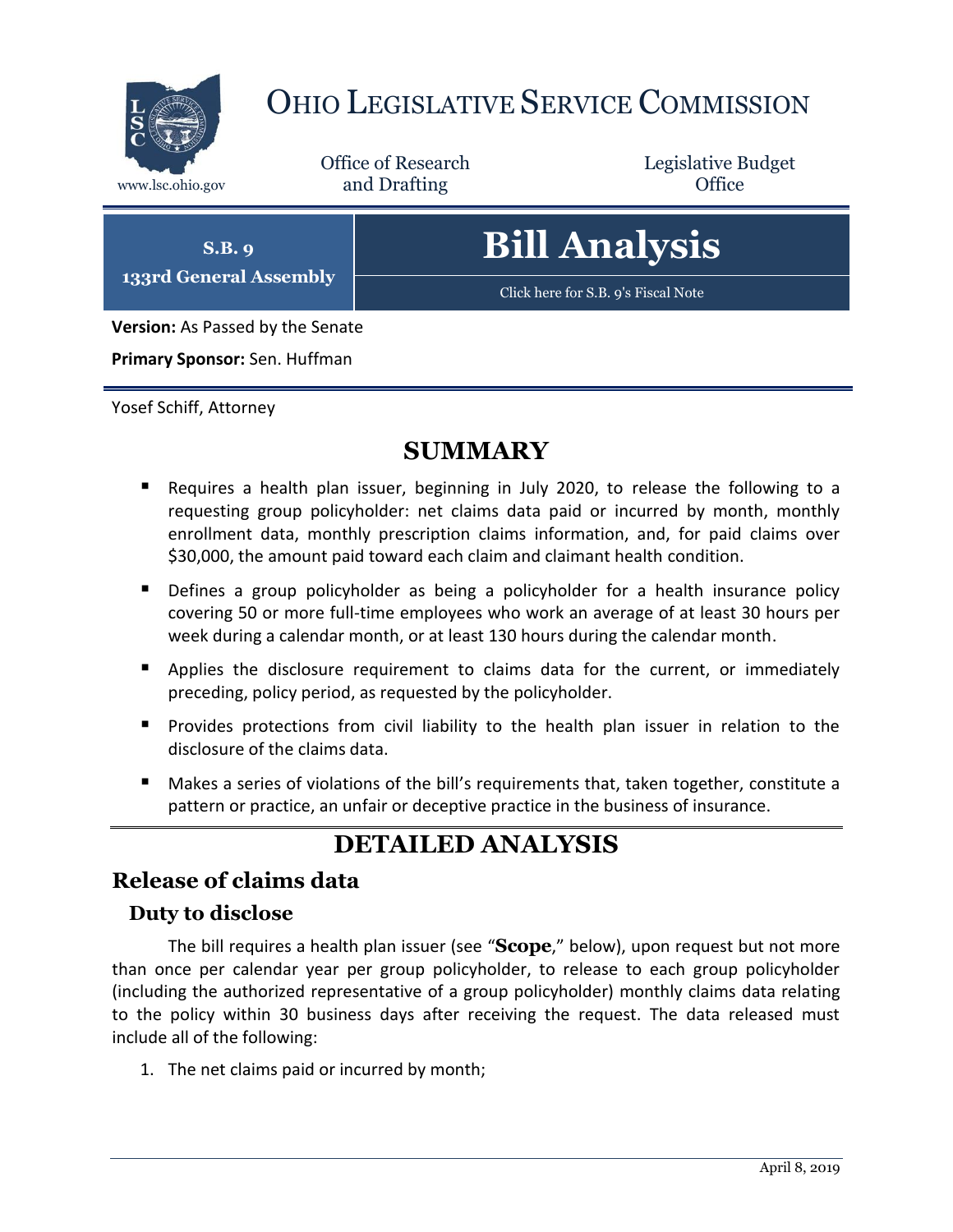- 2. If the group policyholder is an employer, the monthly enrollment data by employee only, employee and spouse, and employee and family. Otherwise, the monthly enrollment data must be provided and organized in a relevant manner.
- 3. Monthly prescription claims information; and
- 4. Paid claims over \$30,000, including a claim identifier other than the name and date of the occurrence, the amount paid toward each claim, and claimant health condition or diagnosis.

The claims data must be for the current, or immediately preceding, policy period, as requested by the policyholder. $1$ 

#### **Protections of the health plan issuer**

A health plan issuer that discloses claims data under the bill may condition disclosure on an agreement that releases the health plan issuer from civil liability regarding the use of the data. Furthermore, the bill stipulates that a health plan issuer is also absolved of civil liability relating to subsequent use of the data. By authorizing disclosure of data, the bill does not authorize disclosure of the identity of a particular covered individual or any particular health insurance claim, condition, or diagnosis in violation of federal or state law.<sup>2</sup>

The bill entitles a group policyholder to receive protected information only after an authorized representative of the group policyholder certifies that (1) the health plan documents comply with federal laws and regulations relating to disclosures<sup>3</sup> and (2) the policyholder will safeguard and limit the disclosure of protected health information (individually identifiable health information). A group policyholder that fails to provide the appropriate certification is not entitled to receive protected health information described in (4) above, but may receive a report of claim information described in  $(1)$ ,  $(2)$ , and  $(3)$ , above.<sup>4</sup>

#### **Enforcement**

A health plan issuer that commits a series of violations of these requirements that, taken together, constitute a practice or pattern is deemed to have engaged in an unfair and deceptive act or practice in the business of insurance and is subject to sanctions under Ohio Insurance Law.<sup>5</sup>

### **Disclosure of other information**

The bill specifies that it does not prohibit a health plan issuer from disclosing additional claims information beyond what the bill requires.<sup>6</sup>

 $\overline{a}$ 

 $^{1}$  R.C. 3901.89(A)(2) and (B).

 $2^2$  R.C. 3901.89(C), (D), and (E).

<sup>3</sup> See **COMMENT**, below.

 $^4$  R.C. 3901.89(F) and (G) and 45 C.F.R. 160.103 and 164.504(f), not in the bill.

 $5$  R.C. 3901.89(H).

 $6$  R.C. 3901.89(I).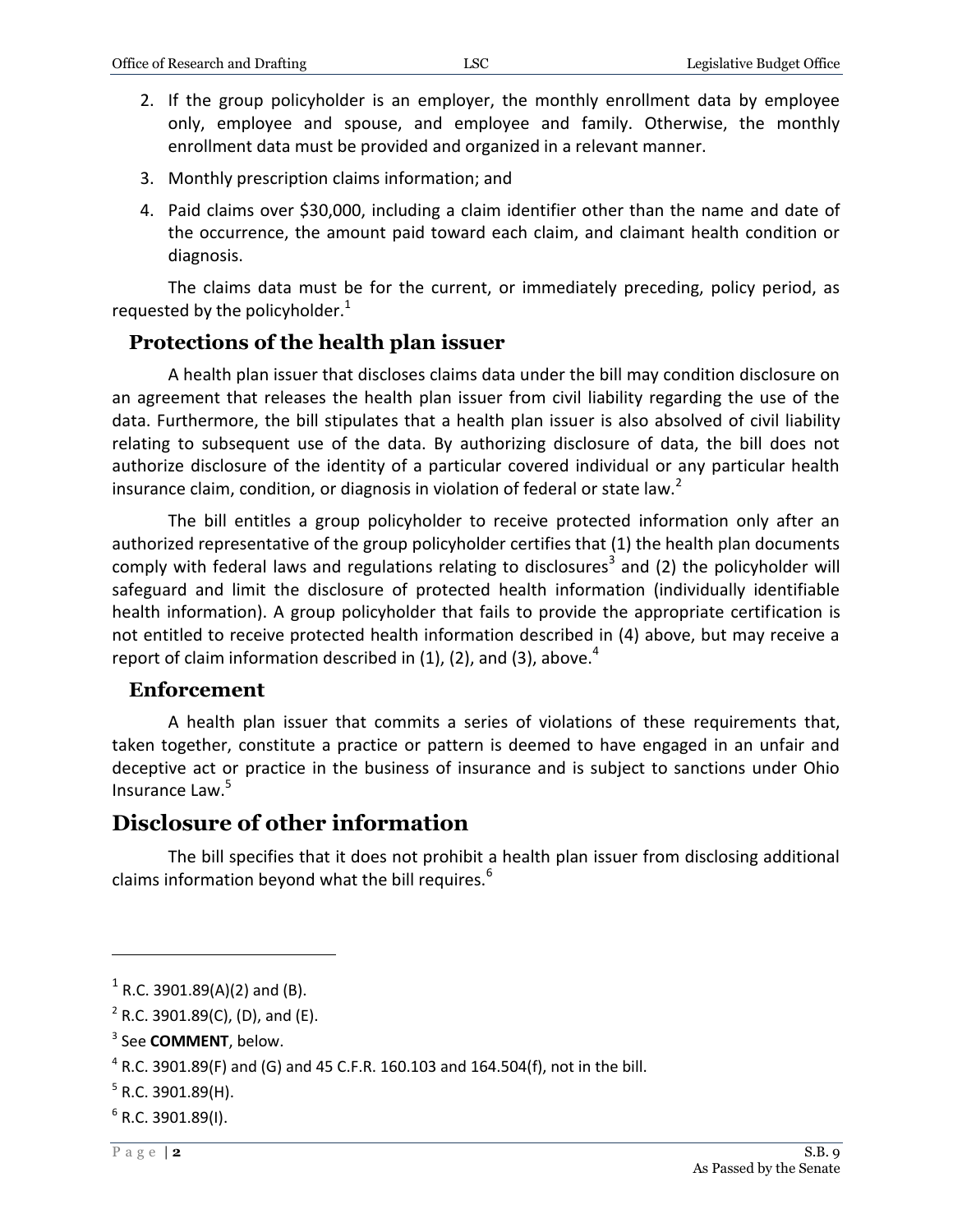The bill exempts disclosures made in accordance with the bill to a group policyholder from the prohibition against an insurance institution, agent, or insurance support organization disclosing personal or privileged information.<sup>7</sup>

#### **Scope**

A "health plan issuer" under the bill is an entity subject to Ohio Insurance Laws or the Superintendent of Insurance's jurisdiction that contracts, or offers to contract, to provide, or pay for, health care services under a health benefit plan. In addition to a sickness and accident insurer, health insuring corporation, fraternal benefit society, self-funded multiple employer welfare arrangement, and nonfederal, government health plan, the bill applies to a third party administrator to the extent that the benefits that it administers are subject to Ohio Insurance Laws and Rules or the Superintendent's jurisdiction.<sup>8</sup>

Additionally, a "group policyholder" is a policyholder for a health insurance policy covering 50 or more full-time employees. A "full-time employee" is an employee working an average of at least 30 hours per week during a calendar month, or at least 130 hours during a calendar month.<sup>9</sup>

#### **Effective date**

The bill takes effect July 1, 2020. $^{10}$ 

## **COMMENT**

The bill raises questions with regard to its interaction with the Federal Health Insurance Portability and Accountability Act of 1996 (HIPAA). HIPAA's privacy rule prohibits covered entities from disclosing protected health information. Generally speaking, HIPAA prohibits disclosures of protected health information to third parties unless those disclosures are made in relation to treatment, payment, or health care operations.<sup>11</sup> It is unclear whether the disclosures made to an employer required by the bill would fall under any of these categories. Furthermore, federal rules prescribe only two situations in which the disclosure of protected health information from a health plan issuer to a plan sponsor is explicitly authorized:

- To obtain premium bids from health plans for providing health insurance;
- To modify, amend, or terminate the group health plan.<sup>12</sup>

Note, however, that the HIPAA privacy rule does not apply to information that does not identify or provide a reasonable basis to identify an individual.<sup>13</sup> Accordingly, if a health plan

 $\overline{a}$ 

 $<sup>7</sup>$  R.C. 3904.13(O).</sup>

 $^8$  R.C. 3901.89, by reference to R.C. 3922.01(P), not in the bill.

 $^9$  R.C. 3901.89(A)(1) and (2).

 $10$  Section 3.

 $11$  45 C.F.R. 164.502(a).

 $12$  45 C.F.R. 164.504(f)(1)(ii).

 $13$  45 C.F.R. 164.502(d)(2).